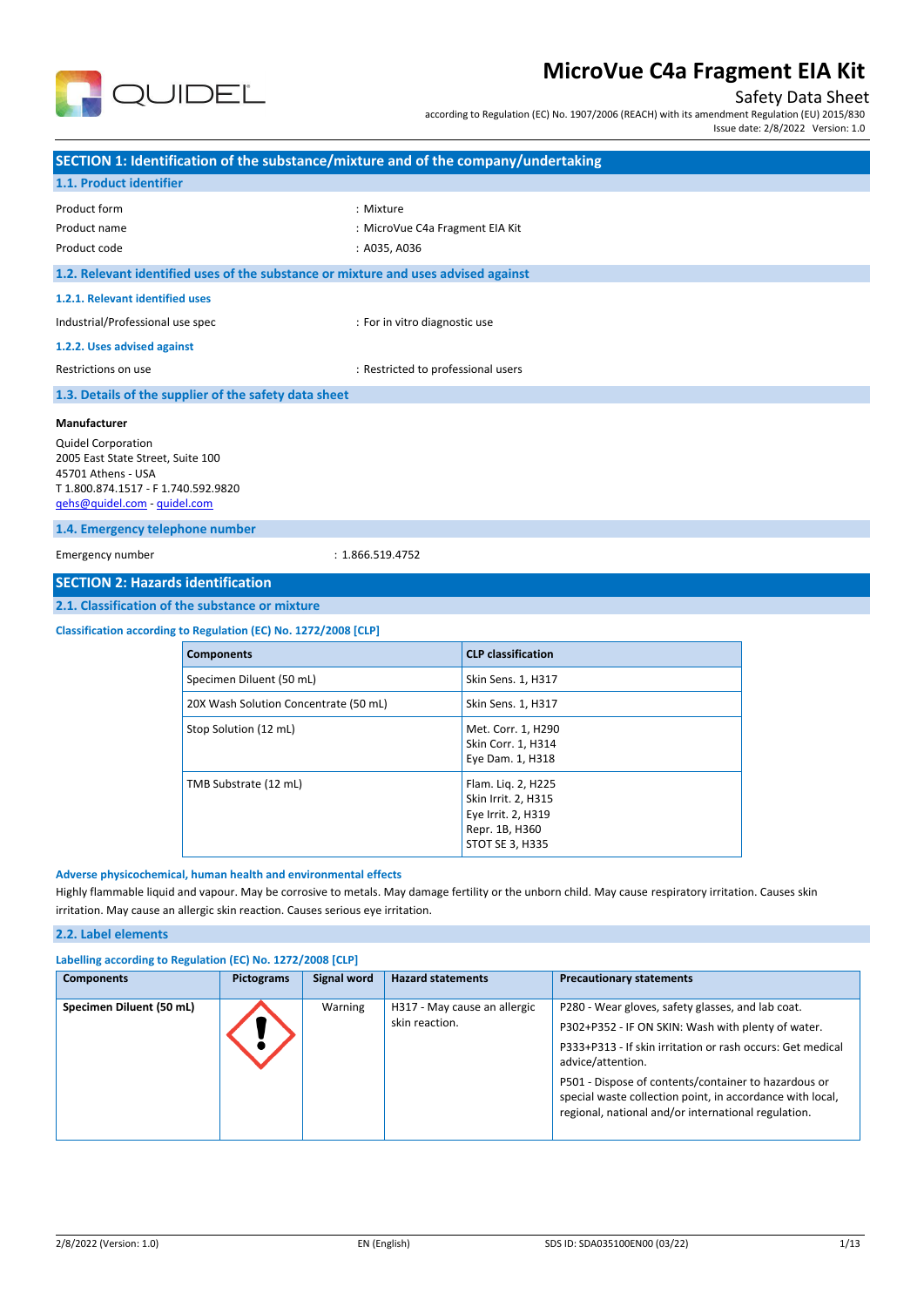

### Safety Data Sheet

according to Regulation (EC) No. 1907/2006 (REACH) with its amendment Regulation (EU) 2015/830

|                       |         |                                                                                                    | Issue date: 2/8/2022 Version: 1.0                                                                                                                                        |
|-----------------------|---------|----------------------------------------------------------------------------------------------------|--------------------------------------------------------------------------------------------------------------------------------------------------------------------------|
| 20X Wash Solution     | Warning | H317 - May cause an allergic                                                                       | P280 - Wear gloves, safety glasses, and lab coat.                                                                                                                        |
| Concentrate (50 mL)   |         | skin reaction.                                                                                     | P302+P352 - IF ON SKIN: Wash with plenty of water.                                                                                                                       |
|                       |         |                                                                                                    | P333+P313 - If skin irritation or rash occurs: Get medical<br>advice/attention.                                                                                          |
|                       |         |                                                                                                    | P501 - Dispose of contents/container to hazardous or<br>special waste collection point, in accordance with local,<br>regional, national and/or international regulation. |
| Stop Solution (12 mL) | Danger  | H290 - May be corrosive to                                                                         | P261 - Avoid breathing mist, spray.                                                                                                                                      |
|                       |         | metals.                                                                                            | P280 - Wear gloves, safety glasses, and lab coat.                                                                                                                        |
|                       |         | H314 - Causes severe skin<br>burns and eye damage.                                                 | P304+P340 - IF INHALED: Remove person to fresh air and<br>keep comfortable for breathing.                                                                                |
|                       |         |                                                                                                    | P305+P351+P338 - IF IN EYES: Rinse cautiously with water<br>for several minutes. Remove contact lenses, if present and<br>easy to do. Continue rinsing.                  |
|                       |         |                                                                                                    | P321 - Specific treatment (see supplemental first aid<br>instruction on this label).                                                                                     |
|                       |         |                                                                                                    | P501 - Dispose of contents/container to hazardous or<br>special waste collection point, in accordance with local,<br>regional, national and/or international regulation. |
| TMB Substrate (12 mL) | Danger  | H225 - Highly flammable liquid                                                                     | P264 - Wash hands thoroughly after handling.                                                                                                                             |
|                       |         | and vapour.                                                                                        | P280 - Wear gloves, safety glasses, and lab coat.                                                                                                                        |
|                       |         | H315 - Causes skin irritation.                                                                     | P302+P352 - IF ON SKIN: Wash with plenty of water.                                                                                                                       |
|                       |         | H319 - Causes serious eye<br>irritation.                                                           | P304+P340 - IF INHALED: Remove person to fresh air and<br>keep comfortable for breathing.                                                                                |
|                       |         | H335 - May cause respiratory<br>irritation.<br>H360 - May damage fertility or<br>the unborn child. | P305+P351+P338 - IF IN EYES: Rinse cautiously with water<br>for several minutes. Remove contact lenses, if present and<br>easy to do. Continue rinsing.                  |
|                       |         |                                                                                                    | P332+P313 - If skin irritation occurs: Get medical<br>advice/attention.                                                                                                  |
|                       |         |                                                                                                    | P337+P313 - If eye irritation persists: Get medical<br>advice/attention.                                                                                                 |
|                       |         |                                                                                                    | P501 - Dispose of contents/container to hazardous or<br>special waste collection point, in accordance with local,<br>regional, national and/or international regulation. |

#### **2.3. Other hazards**

Contains no PBT/vPvB substances ≥ 0.1% assessed in accordance with REACH Annex XIII

#### **SECTION 3: Composition/information on ingredients**

### **3.1. Substances**

#### Not applicable

#### **3.2. Mixtures**

| <b>Name</b>                                                             | <b>Chemical name</b>                                                                                                                                  | <b>CAS No</b><br>EC-No.       | %        | <b>CLP classification</b>                                                                                                                                                                    |
|-------------------------------------------------------------------------|-------------------------------------------------------------------------------------------------------------------------------------------------------|-------------------------------|----------|----------------------------------------------------------------------------------------------------------------------------------------------------------------------------------------------|
| 1. Specimen Diluent (50 mL)<br>2. 20X Wash Solution Concentrate (50 mL) | Mixture for ProClin 300:<br>5-chloro-2-methyl-2H-isothiazol-3-one [EC no.<br>247-500-7] and 2-methyl-2H -isothiazol-3-one<br>[EC no. 220-239-6] (3:1) | 55965-84-9                    | 0.035    | Acute Tox. 3 (Oral), H301<br>Acute Tox. 3 (Dermal), H311<br>Acute Tox. 3 (Inhalation), H331<br>Skin Corr. 1B, H314<br>Skin Sens. 1, H317<br>Aquatic Acute 1, H400<br>Aquatic Chronic 1, H410 |
| Stop Solution (12 mL)                                                   | hydrochloric acid  %                                                                                                                                  | 7647-01-0                     | $1 - 5$  | Met. Corr. 1, H290<br>Skin Corr. 1A, H314<br>Eye Dam. 1, H318<br>STOT SE 3, H335                                                                                                             |
| TMB Substrate (12 mL)                                                   | 1-ethylpyrrolidin-2-one                                                                                                                               | 2687-91-4                     | $1 - 5$  | Repr. 1B, H360D                                                                                                                                                                              |
|                                                                         | acetone                                                                                                                                               | 67-64-1                       | $1 - 10$ | Flam. Liq. 2, H225<br>Eye Irrit. 2, H319<br>STOT SE 3, H336                                                                                                                                  |
| 2/8/2022 (Version: 1.0)                                                 | EN (English)                                                                                                                                          | SDS ID: SDA035100EN00 (03/22) |          | 2/13                                                                                                                                                                                         |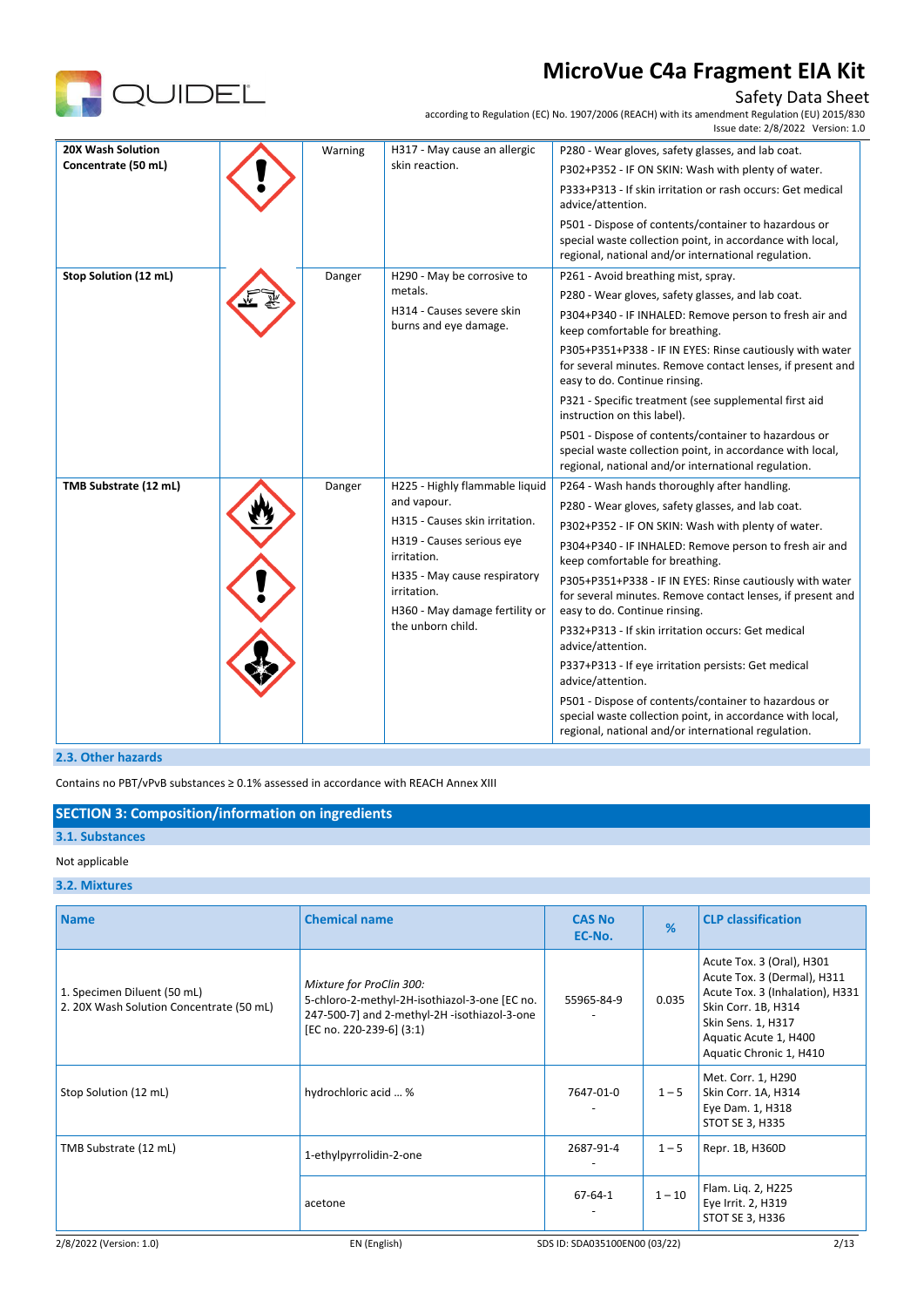

### Safety Data Sheet

according to Regulation (EC) No. 1907/2006 (REACH) with its amendment Regulation (EU) 2015/830

|                                                                                                                                           |  |                                                                         |                                                                                                                                           |          | Issue date: 2/8/2022 Version: 1.0                                                                                                                       |
|-------------------------------------------------------------------------------------------------------------------------------------------|--|-------------------------------------------------------------------------|-------------------------------------------------------------------------------------------------------------------------------------------|----------|---------------------------------------------------------------------------------------------------------------------------------------------------------|
|                                                                                                                                           |  | 1-methyl-2-pyrrolidone                                                  | 872-50-4                                                                                                                                  | $1 - 10$ | Repr. 1B, H360D<br>Eye Irrit. 2, H319<br>STOT SE 3, H335<br>Skin Irrit. 2, H315                                                                         |
| <b>Specific concentration limits:</b>                                                                                                     |  |                                                                         |                                                                                                                                           |          |                                                                                                                                                         |
| <b>Name</b>                                                                                                                               |  | <b>Product identifier</b>                                               | <b>Specific concentration limits</b>                                                                                                      |          |                                                                                                                                                         |
| 1-methyl-2-pyrrolidone                                                                                                                    |  | (CAS No) 872-50-4<br>(EC-No.) 212-828-1<br>(EC Index-No.) 606-021-00-7  | (5 ≤C < 100) Repr. 1B, H360D<br>(10 ≤C < 100) STOT SE 3, H335                                                                             |          |                                                                                                                                                         |
| hydrochloric acid  %                                                                                                                      |  | (CAS No) 7647-01-0<br>(EC-No.) 231-595-7<br>(EC Index-No.) 017-002-01-X | (10 ≤C < 25) Skin Irrit. 2, H315<br>(10 ≤C < 25) Eye Irrit. 2, H319<br>(10 ≤C < 100) STOT SE 3, H335<br>(25 ≤C < 100) Skin Corr. 1B, H314 |          |                                                                                                                                                         |
| mixture of: 5-chloro-2-methyl-2H-isothiazol-3-one [EC no.<br>247-500-7] and 2-methyl-2H -isothiazol-3-one [EC no. 220-<br>$239-6$ $(3:1)$ |  | (CAS No) 55965-84-9<br>(EC Index-No.) 613-167-00-5                      |                                                                                                                                           |          | (0.0015 ≤C < 100) Skin Sens. 1, H317<br>(0.06 ≤C < 0.6) Eye Irrit. 2, H319<br>(0.06 ≤C < 0.6) Skin Irrit. 2, H315<br>(0.6 ≤C < 100) Skin Corr. 1B, H314 |

Full text of H- and EUH-statements: see section 16

| <b>SECTION 4: First aid measures</b>                                            |                                                                                                                                                                                     |
|---------------------------------------------------------------------------------|-------------------------------------------------------------------------------------------------------------------------------------------------------------------------------------|
| 4.1. Description of first aid measures                                          |                                                                                                                                                                                     |
| First-aid measures general                                                      | : IF exposed or concerned: Get medical advice/attention.                                                                                                                            |
| First-aid measures after inhalation                                             | : Remove person to fresh air and keep comfortable for breathing. Call a poison center or a doctor if<br>you feel unwell.                                                            |
| First-aid measures after skin contact                                           | : Rinse skin with water/shower. If skin irritation or rash occurs: Get medical advice/attention.                                                                                    |
| First-aid measures after eye contact                                            | : Rinse cautiously with water for several minutes. Remove contact lenses, if present and easy to do.<br>Continue rinsing. If eye irritation persists: Get medical advice/attention. |
| First-aid measures after ingestion                                              | : Call a poison center or a doctor if you feel unwell.                                                                                                                              |
| 4.2. Most important symptoms and effects, both acute and delayed                |                                                                                                                                                                                     |
| Symptoms/effects after inhalation                                               | : May cause respiratory irritation.                                                                                                                                                 |
| Symptoms/effects after skin contact                                             | : Irritation. May cause an allergic skin reaction.                                                                                                                                  |
| Symptoms/effects after eye contact                                              | : Eye irritation.                                                                                                                                                                   |
| 4.3. Indication of any immediate medical attention and special treatment needed |                                                                                                                                                                                     |
| Treat symptomatically.                                                          |                                                                                                                                                                                     |
| <b>SECTION 5: Firefighting measures</b>                                         |                                                                                                                                                                                     |
| 5.1. Extinguishing media                                                        |                                                                                                                                                                                     |
| Suitable extinguishing media                                                    | : Water spray. Dry powder. Foam. Carbon dioxide.                                                                                                                                    |
| 5.2. Special hazards arising from the substance or mixture                      |                                                                                                                                                                                     |
| Fire hazard                                                                     | : Highly flammable liquid and vapour.                                                                                                                                               |
| Hazardous decomposition products in case of fire                                | : Toxic fumes may be released.                                                                                                                                                      |
| 5.3. Advice for firefighters                                                    |                                                                                                                                                                                     |
| Protection during firefighting                                                  | : Do not attempt to take action without suitable protective equipment. Self-contained breathing<br>apparatus. Complete protective clothing.                                         |
| <b>SECTION 6: Accidental release measures</b>                                   |                                                                                                                                                                                     |
| 6.1. Personal precautions, protective equipment and emergency procedures        |                                                                                                                                                                                     |
| 6.1.1. For non-emergency personnel                                              |                                                                                                                                                                                     |
| <b>Emergency procedures</b>                                                     | : No open flames, no sparks, and no smoking. Only qualified personnel equipped with suitable<br>protective equipment may intervene. Avoid breathing mist, spray.                    |
| 6.1.2. For emergency responders                                                 |                                                                                                                                                                                     |
| Protective equipment                                                            | : Do not attempt to take action without suitable protective equipment. For further information refer<br>to section 8: "Exposure controls/personal protection".                      |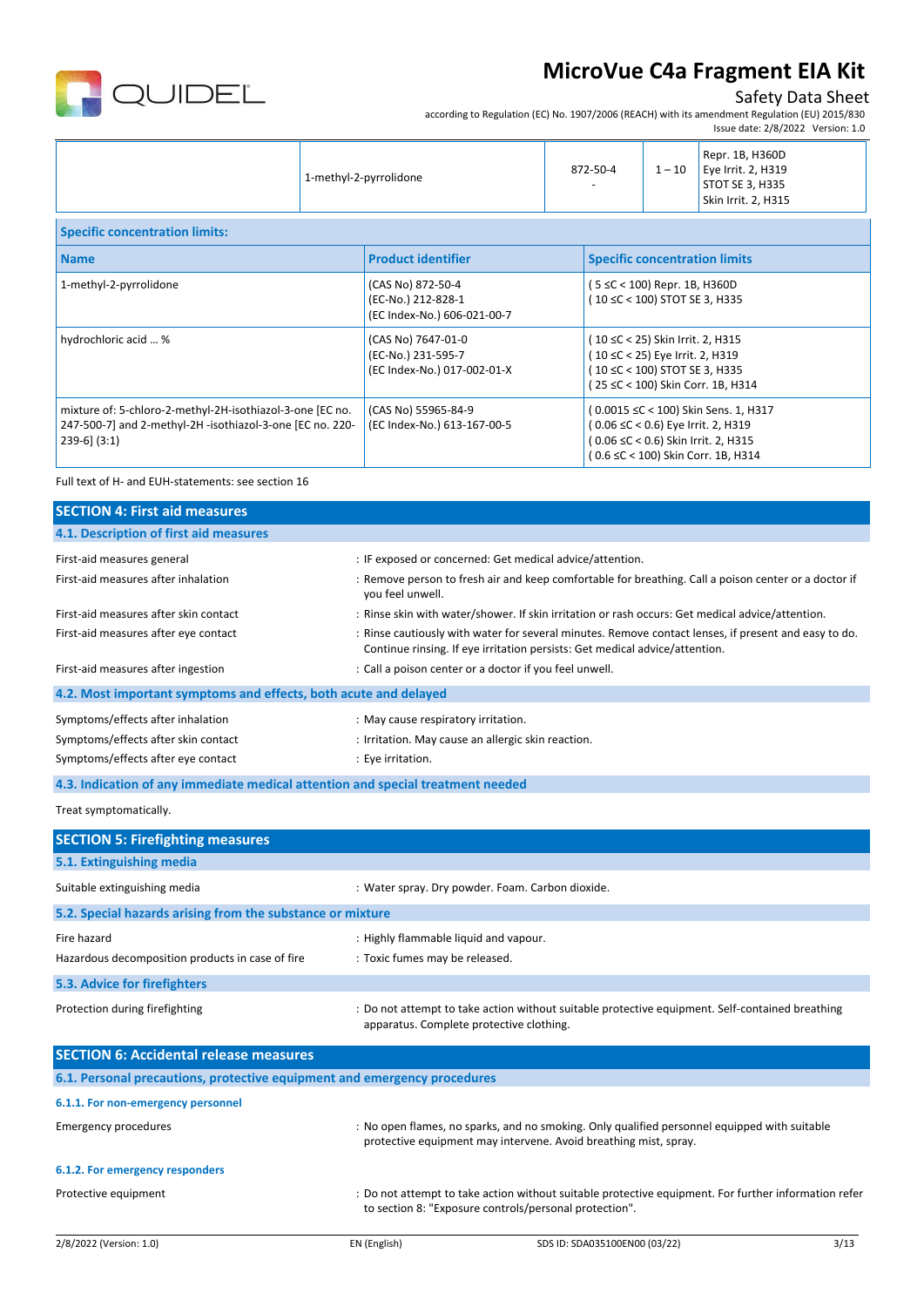

### Safety Data Sheet

according to Regulation (EC) No. 1907/2006 (REACH) with its amendment Regulation (EU) 2015/830 Issue date: 2/8/2022 Version: 1.0

**6.2. Environmental precautions**

| 0.2. ENVILONNEMENT DI ECCULIONS                                                                 |                                                                                                                  |  |  |  |
|-------------------------------------------------------------------------------------------------|------------------------------------------------------------------------------------------------------------------|--|--|--|
| Avoid release to the environment. Notify authorities if product enters sewers or public waters. |                                                                                                                  |  |  |  |
| 6.3. Methods and material for containment and cleaning up                                       |                                                                                                                  |  |  |  |
| Methods for cleaning up                                                                         | : Take up liquid spill into absorbent material. Notify authorities if product enters sewers or public<br>waters. |  |  |  |
| Other information                                                                               | : Dispose of materials or solid residues at an authorized site.                                                  |  |  |  |
| <b>6.4. Reference to other sections</b>                                                         |                                                                                                                  |  |  |  |
| For further information refer to section 13.                                                    |                                                                                                                  |  |  |  |
| <b>SECTION 7: Handling and storage</b>                                                          |                                                                                                                  |  |  |  |
| 7.1. Precautions for safe handling                                                              |                                                                                                                  |  |  |  |
|                                                                                                 |                                                                                                                  |  |  |  |

| Precautions for safe handling                                     | : Ensure good ventilation of the work station. Wear personal protective equipment. Do not handle<br>until all safety precautions have been read and understood. Avoid breathing mist, spray. Avoid<br>contact with skin and eyes. |
|-------------------------------------------------------------------|-----------------------------------------------------------------------------------------------------------------------------------------------------------------------------------------------------------------------------------|
| Hygiene measures                                                  | : Do not eat, drink or smoke when using this product. Always wash hands after handling the product.                                                                                                                               |
| 7.2. Conditions for safe storage, including any incompatibilities |                                                                                                                                                                                                                                   |
| <b>Technical measures</b>                                         | : Ground/bond container and receiving equipment.                                                                                                                                                                                  |
| Storage conditions                                                | : Store in a well-ventilated place. Keep cool. Keep container tightly closed. Store in corrosive<br>resistant container with a resistant inner liner. Keep only in original container. Store locked up.                           |
| Incompatible materials                                            | : Metals.                                                                                                                                                                                                                         |
| 7.3. Specific end use(s)                                          |                                                                                                                                                                                                                                   |

#### No additional information available

| $\overline{a}$<br>المراجع والمالد المراجع ويتمارك والراز<br>المتمسم الممسا |  |  |  |  |  |
|----------------------------------------------------------------------------|--|--|--|--|--|
| hydrochloric acid  % (7647-01-0)                                           |  |  |  |  |  |
| 8.1. Control parameters                                                    |  |  |  |  |  |
| <b>SECTION 8: Exposure controls/personal protection</b>                    |  |  |  |  |  |

| USA - OSHA | Local name        | Hydrogen chloride   |
|------------|-------------------|---------------------|
| USA - OSHA | <b>OSHA PEL C</b> | 7 mg/m <sup>3</sup> |
| USA - OSHA | OSHA PEL C [ppm]  | 5 ppm               |

| acetone (67-64-1) |                            |                        |
|-------------------|----------------------------|------------------------|
| EU                | <b>IOEL TWA</b>            | 1210 mg/m <sup>3</sup> |
| <b>EU</b>         | <b>IOEL TWA [ppm]</b>      | 500 ppm                |
| Belgium           | <b>OEL TWA</b>             | 1210 mg/m <sup>3</sup> |
| Belgium           | OEL TWA [ppm]              | 500 ppm                |
| Belgium           | <b>OEL STEL</b>            | 2420 mg/m <sup>3</sup> |
| Belgium           | OEL STEL [ppm]             | 1000 ppm               |
| France            | VME (OEL TWA)              | 1210 mg/m <sup>3</sup> |
| France            | VME (OEL TWA) [ppm]        | 500 ppm                |
| France            | VLE (OEL C/STEL)           | 2420 mg/m <sup>3</sup> |
| France            | VLE (OEL C/STEL) [ppm]     | 1000 ppm               |
| Netherlands       | TGG-8u (OEL TWA)           | 1210 mg/m <sup>3</sup> |
| Netherlands       | TGG-8u (OEL TWA) [ppm]     | 501 ppm                |
| Netherlands       | TGG-15min (OEL STEL)       | 2420 mg/m <sup>3</sup> |
| Netherlands       | TGG-15min (OEL STEL) [ppm] | 1002 ppm               |
| United Kingdom    | WEL TWA (OEL TWA) [1]      | 1210 mg/m <sup>3</sup> |
| United Kingdom    | WEL TWA (OEL TWA) [2]      | 500 ppm                |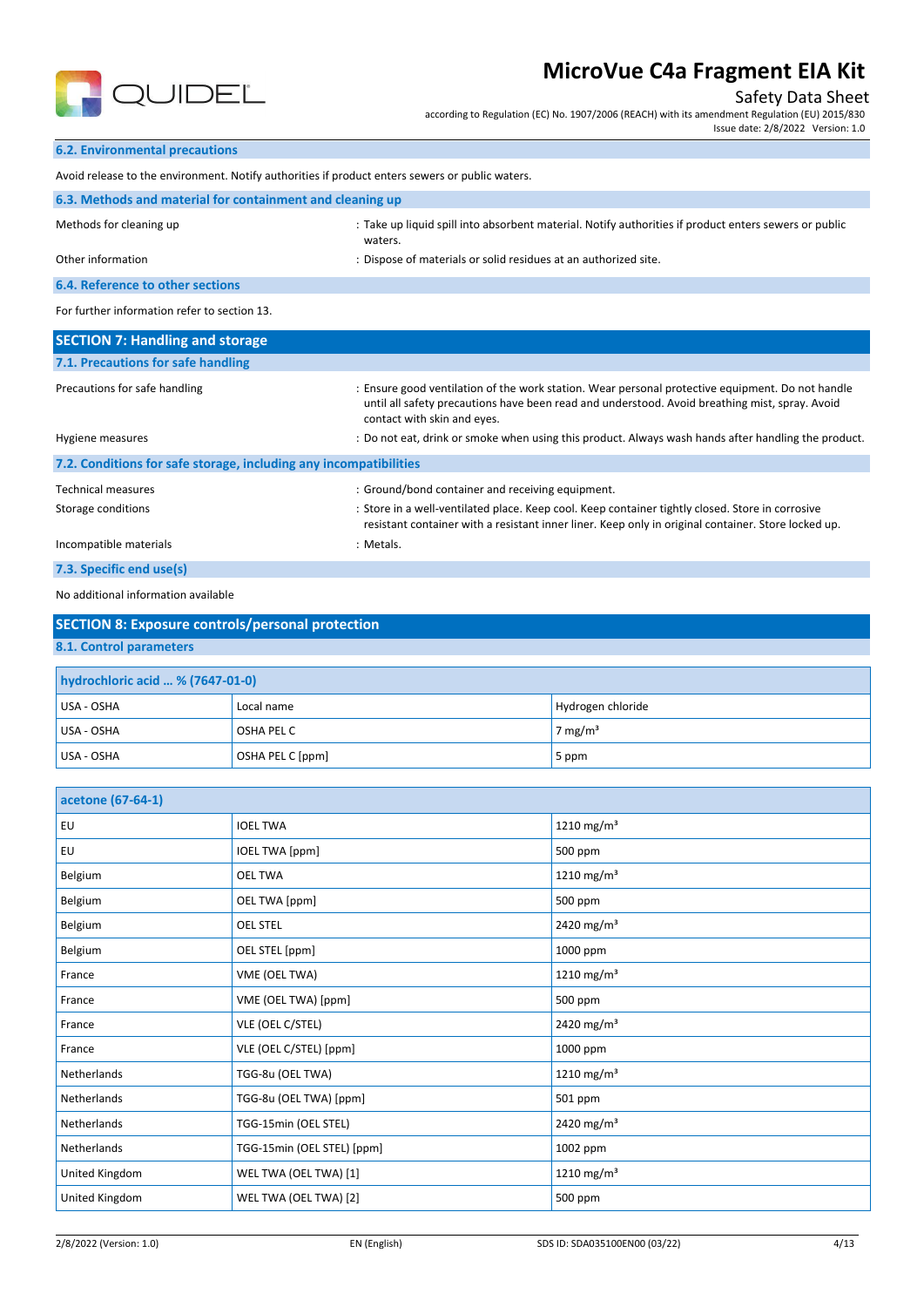

### Safety Data Sheet

according to Regulation (EC) No. 1907/2006 (REACH) with its amendment Regulation (EU) 2015/830

|  | Issue date: 2/8/2022 Version: 1.0 |
|--|-----------------------------------|

| acetone (67-64-1) |                           |                        |
|-------------------|---------------------------|------------------------|
| United Kingdom    | WEL STEL (OEL STEL)       | 3620 mg/m <sup>3</sup> |
| United Kingdom    | WEL STEL (OEL STEL) [ppm] | 1500 ppm               |
| USA - ACGIH       | ACGIH OEL TWA [ppm]       | $250$ ppm              |
| USA - ACGIH       | ACGIH OEL STEL [ppm]      | 500 ppm                |

| 1-methyl-2-pyrrolidone (872-50-4) |                            |                                                                                                       |
|-----------------------------------|----------------------------|-------------------------------------------------------------------------------------------------------|
| EU                                | <b>IOEL TWA</b>            | 40 mg/m <sup>3</sup>                                                                                  |
| EU                                | <b>IOEL TWA [ppm]</b>      | 10 ppm                                                                                                |
| EU                                | <b>IOEL STEL</b>           | 80 mg/m <sup>3</sup>                                                                                  |
| EU                                | <b>IOEL STEL [ppm]</b>     | 20 ppm                                                                                                |
| Belgium                           | <b>OEL TWA</b>             | 40 mg/m $3$                                                                                           |
| Belgium                           | OEL TWA [ppm]              | 10 ppm                                                                                                |
| Belgium                           | <b>OEL STEL</b>            | $80 \text{ mg/m}^3$                                                                                   |
| Belgium                           | OEL STEL [ppm]             | 20 ppm                                                                                                |
| France                            | VME (OEL TWA)              | 40 mg/m $3$                                                                                           |
| France                            | VME (OEL TWA) [ppm]        | 10 ppm                                                                                                |
| France                            | VLE (OEL C/STEL)           | $80 \text{ mg/m}^3$                                                                                   |
| France                            | VLE (OEL C/STEL) [ppm]     | 20 ppm                                                                                                |
| Netherlands                       | TGG-8u (OEL TWA)           | 40 mg/m <sup>3</sup>                                                                                  |
| Netherlands                       | TGG-8u (OEL TWA) [ppm]     | 9.72 ppm                                                                                              |
| Netherlands                       | TGG-15min (OEL STEL)       | $80 \text{ mg/m}^3$                                                                                   |
| Netherlands                       | TGG-15min (OEL STEL) [ppm] | 19.44 ppm                                                                                             |
| United Kingdom                    | WEL TWA (OEL TWA) [1]      | 40 mg/m $3$                                                                                           |
| United Kingdom                    | WEL TWA (OEL TWA) [2]      | 10 ppm                                                                                                |
| United Kingdom                    | WEL STEL (OEL STEL)        | $80 \text{ mg/m}^3$                                                                                   |
| United Kingdom                    | WEL STEL (OEL STEL) [ppm]  | 20 ppm                                                                                                |
| USA - ACGIH                       | <b>BEI</b>                 | 100 mg/l Parameter: 5-Hydroxy-N-methyl-2-pyrrolidone -<br>Medium: urine - Sampling time: End of shift |

#### **8.2. Exposure controls**

**Appropriate engineering controls:**

Ensure good ventilation of the work station.

**Materials for protective clothing:**

Lab coat

**Hand protection:**

Protective gloves

**Eye protection:**

Safety glasses

**Skin and body protection:**

Wear suitable protective clothing

#### **Respiratory protection:**

[In case of inadequate ventilation] wear respiratory protection.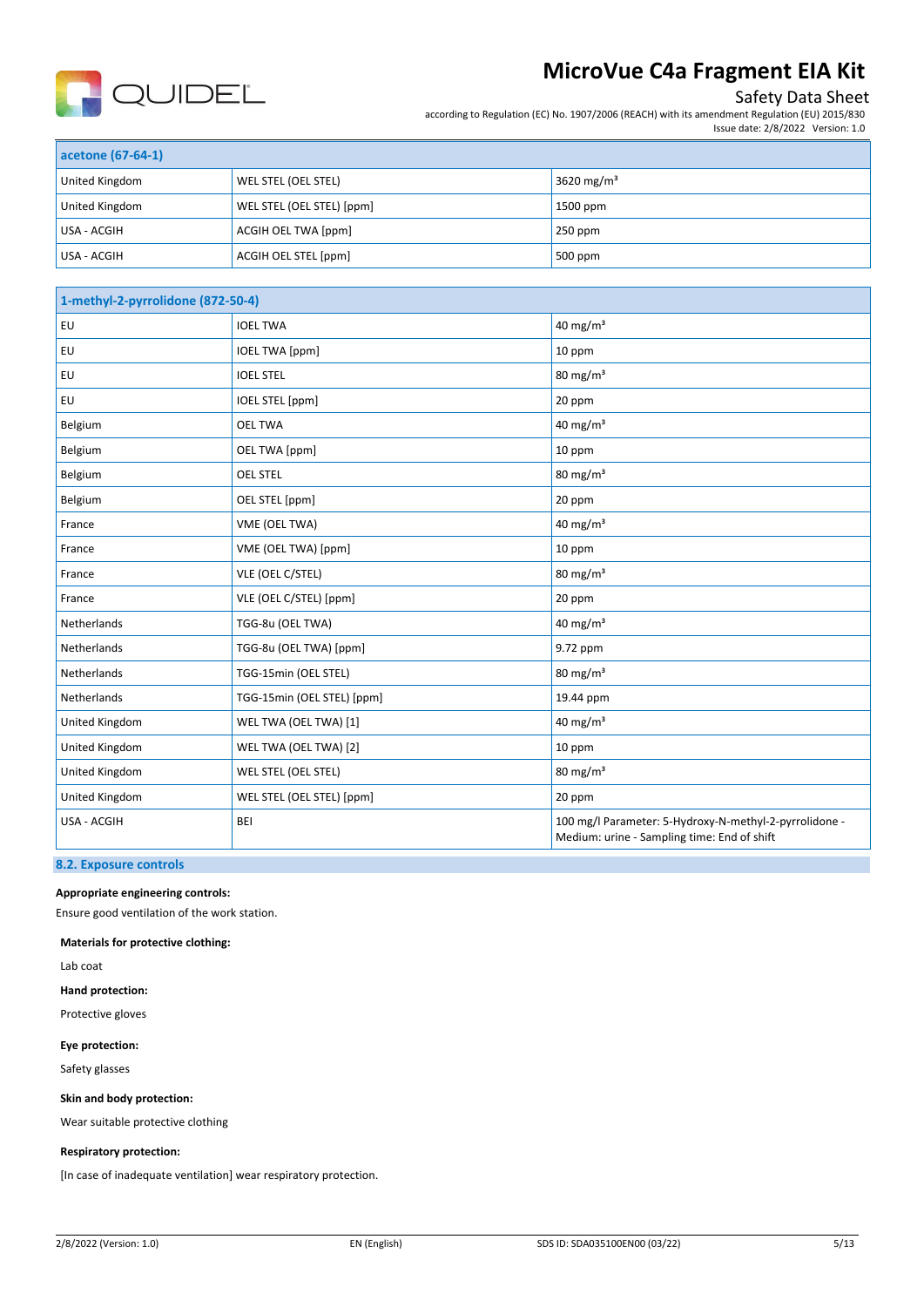

Safety Data Sheet

according to Regulation (EC) No. 1907/2006 (REACH) with its amendment Regulation (EU) 2015/830 Issue date: 2/8/2022 Version: 1.0

**Personal protective equipment symbol(s):**



#### **Environmental exposure controls:**

Avoid release to the environment.

#### **Other information:**

Do not eat, drink or smoke when using this product.

#### **SECTION 9: Physical and chemical properties**

#### **9.1. Information on basic physical and chemical properties**

| Physical state                                  | : Liquid               |
|-------------------------------------------------|------------------------|
| Colour                                          | : No data available    |
| Odour                                           | : No data available    |
| Odour threshold                                 | : No data available    |
| рH                                              | : Stop Solution, pH <1 |
| Relative evaporation rate (butylacetate=1)      | : No data available    |
| Melting point                                   | : Not applicable       |
| Freezing point                                  | : No data available    |
| <b>Boiling point</b>                            | : No data available    |
| Flash point                                     | : No data available    |
| Auto-ignition temperature                       | : No data available    |
| Decomposition temperature                       | : No data available    |
| Flammability (solid, gas)                       | : Not applicable       |
| Vapour pressure                                 | : No data available    |
| Relative vapour density at 20 °C                | : No data available    |
| Relative density                                | : No data available    |
| Solubility                                      | : No data available    |
| Partition coefficient n-octanol/water (Log Pow) | : No data available    |
| Viscosity, kinematic                            | : No data available    |
| Viscosity, dynamic                              | : No data available    |
| <b>Explosive properties</b>                     | : No data available    |
| Oxidising properties                            | : No data available    |
| <b>Explosive limits</b>                         | : No data available    |
| 9.2. Other information                          |                        |

No additional information available

| <b>SECTION 10: Stability and reactivity</b>                                                                                                                                                                                     |
|---------------------------------------------------------------------------------------------------------------------------------------------------------------------------------------------------------------------------------|
| 10.1. Reactivity                                                                                                                                                                                                                |
| Highly flammable liquid and vapour.                                                                                                                                                                                             |
| 10.2. Chemical stability                                                                                                                                                                                                        |
| Stable under normal conditions.                                                                                                                                                                                                 |
| 10.3. Possibility of hazardous reactions                                                                                                                                                                                        |
| No dangerous reactions known under normal conditions of use.                                                                                                                                                                    |
| 10.4. Conditions to avoid                                                                                                                                                                                                       |
| Avoid contact with hot surfaces. Heat. No flames, no sparks. Eliminate all sources of ignition.                                                                                                                                 |
| 10.5. Incompatible materials                                                                                                                                                                                                    |
| metals.                                                                                                                                                                                                                         |
| 10.6. Hazardous decomposition products                                                                                                                                                                                          |
| $\sim$ . The contract of the contract of the contract of the contract of the contract of the contract of the contract of the contract of the contract of the contract of the contract of the contract of the contract of the co |

Under normal conditions of storage and use, hazardous decomposition products should not be produced.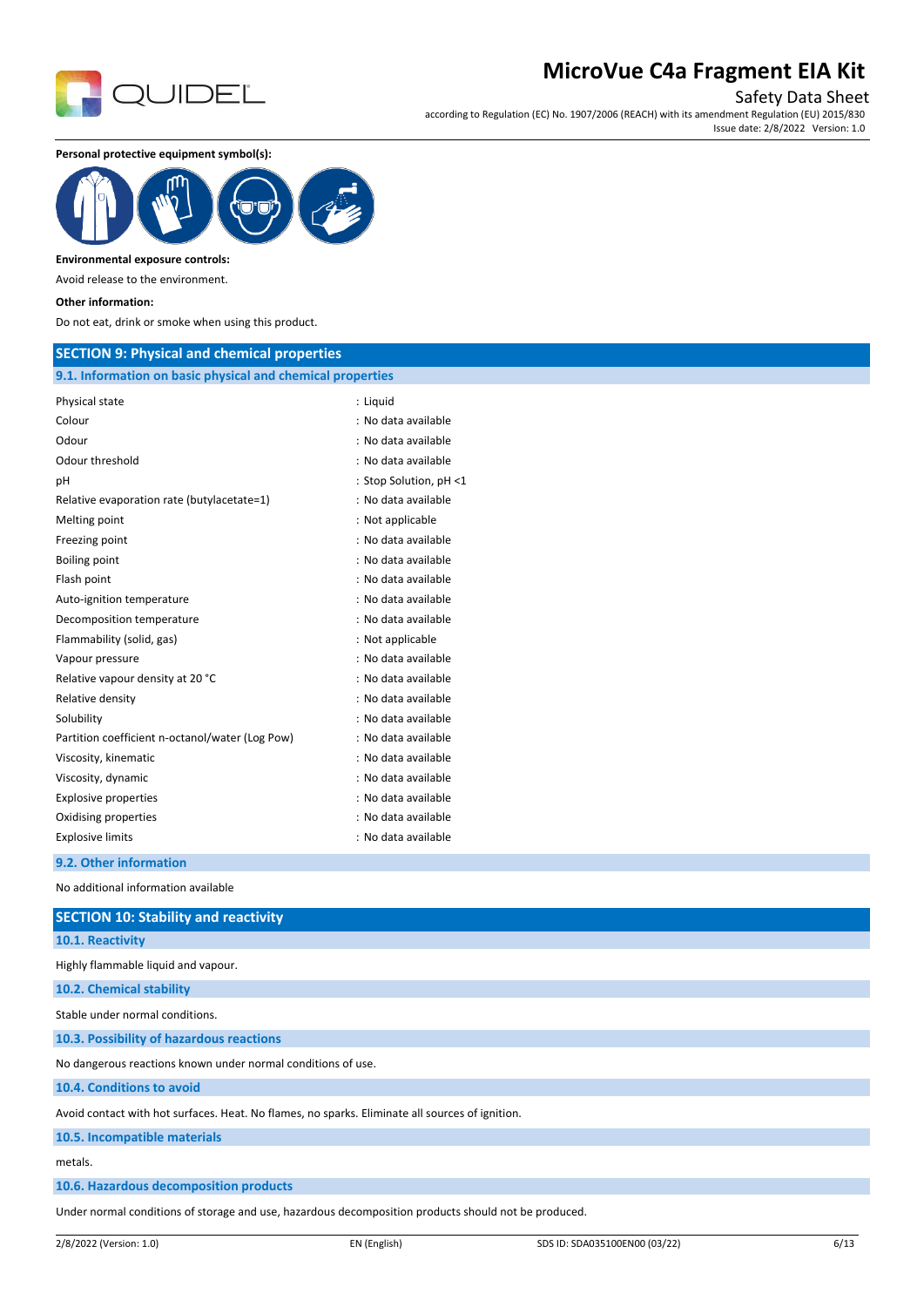

#### Safety Data Sheet

according to Regulation (EC) No. 1907/2006 (REACH) with its amendment Regulation (EU) 2015/830

Issue date: 2/8/2022 Version: 1.0

| <b>SECTION 11: Toxicological information</b>                                                                                           |                  |  |
|----------------------------------------------------------------------------------------------------------------------------------------|------------------|--|
| 11.1. Information on toxicological effects                                                                                             |                  |  |
| Acute toxicity (oral)                                                                                                                  | : Not classified |  |
| Acute toxicity (dermal)                                                                                                                | : Not classified |  |
| Acute toxicity (inhalation)                                                                                                            | : Not classified |  |
| mixture of: 5-chloro-2-methyl-2H-isothiazol-3-one [EC no. 247-500-7] and 2-methyl-2H-isothiazol-3-one [EC no. 220-239-6] (3:1) (55965- |                  |  |

| $84-9$        |                                                |
|---------------|------------------------------------------------|
| LD50 oral rat | 53 mg/kg (Rat, Literature study)               |
| LD50 dermal   | 200 – 1000 mg/kg bodyweight (Literature study) |

| 1-ethylpyrrolidin-2-one (2687-91-4) |                                                                                                                        |
|-------------------------------------|------------------------------------------------------------------------------------------------------------------------|
| LD50 oral rat                       | 3200 mg/kg bodyweight (Equivalent or similar to OECD 401, Rat, Male / female, Experimental<br>value. Oral)             |
| LD50 dermal rat                     | > 2000 mg/kg bodyweight (OECD 402: Acute Dermal Toxicity, 24 h, Rat, Male / female,<br>Experimental value, Dermal)     |
| LC50 Inhalation - Rat               | > 5.1 mg/l (OECD 403: Acute Inhalation Toxicity, 4 h, Rat, Male / female, Experimental value,<br>Inhalation (aerosol)) |

| acetone (67-64-1)     |                                                                                   |
|-----------------------|-----------------------------------------------------------------------------------|
| LD50 oral rat         | 5800 mg/kg (Equivalent or similar to OECD 401, Rat, Female, Experimental value)   |
| LD50 dermal rabbit    | 20000 mg/kg (Equivalent or similar to OECD 402, Rabbit, Male, Experimental value) |
| LC50 Inhalation - Rat | 76 mg/l (Other, 4 h, Rat, Female, Experimental value)                             |

| 1-methyl-2-pyrrolidone (872-50-4) |                                                                                                                                       |
|-----------------------------------|---------------------------------------------------------------------------------------------------------------------------------------|
| LD50 oral rat                     | 4150 mg/kg bodyweight (Equivalent or similar to OECD 401, Rat, Male / female, Experimental<br>value, Oral, 14 day(s))                 |
| LD50 dermal rat                   | >5000 mg/kg bodyweight (Equivalent or similar to OECD 402, 24 h, Rat, Male / female,<br>Experimental value, Dermal, 14 day(s))        |
| LC50 Inhalation - Rat             | > 5.1 mg/l air (OECD 403: Acute Inhalation Toxicity, 4 h, Rat, Male / female, Experimental value,<br>Inhalation (aerosol), 14 day(s)) |
| Skin corrosion/irritation         | : Causes skin irritation.                                                                                                             |
| Serious eye damage/irritation     | : Causes serious eye irritation                                                                                                       |
| Respiratory or skin sensitisation | : May cause an allergic skin reaction.                                                                                                |
| Germ cell mutagenicity            | : Not classified                                                                                                                      |
| Carcinogenicity                   | : Not classified                                                                                                                      |

| hydrochloric acid  % (7647-01-0) |                                             |  |
|----------------------------------|---------------------------------------------|--|
| IARC group                       | 3 - Not classifiable                        |  |
|                                  |                                             |  |
| Reproductive toxicity            | : May damage fertility or the unborn child. |  |
| STOT-single exposure             | : May cause respiratory irritation.         |  |
| STOT-repeated exposure           | : Not classified                            |  |
| Aspiration hazard                | : Not classified                            |  |

#### 2/8/2022 (Version: 1.0) EN (English) SDS ID: SDA035100EN00 (03/22) 7/13 **SECTION 12: Ecological information 12.1. Toxicity** Ecology - general states of the product is not considered harmful to aquatic organisms nor to cause long-term adverse effects in the environment. Hazardous to the aquatic environment, short-term (acute) : Not classified Hazardous to the aquatic environment, long-term (chronic) : Not classified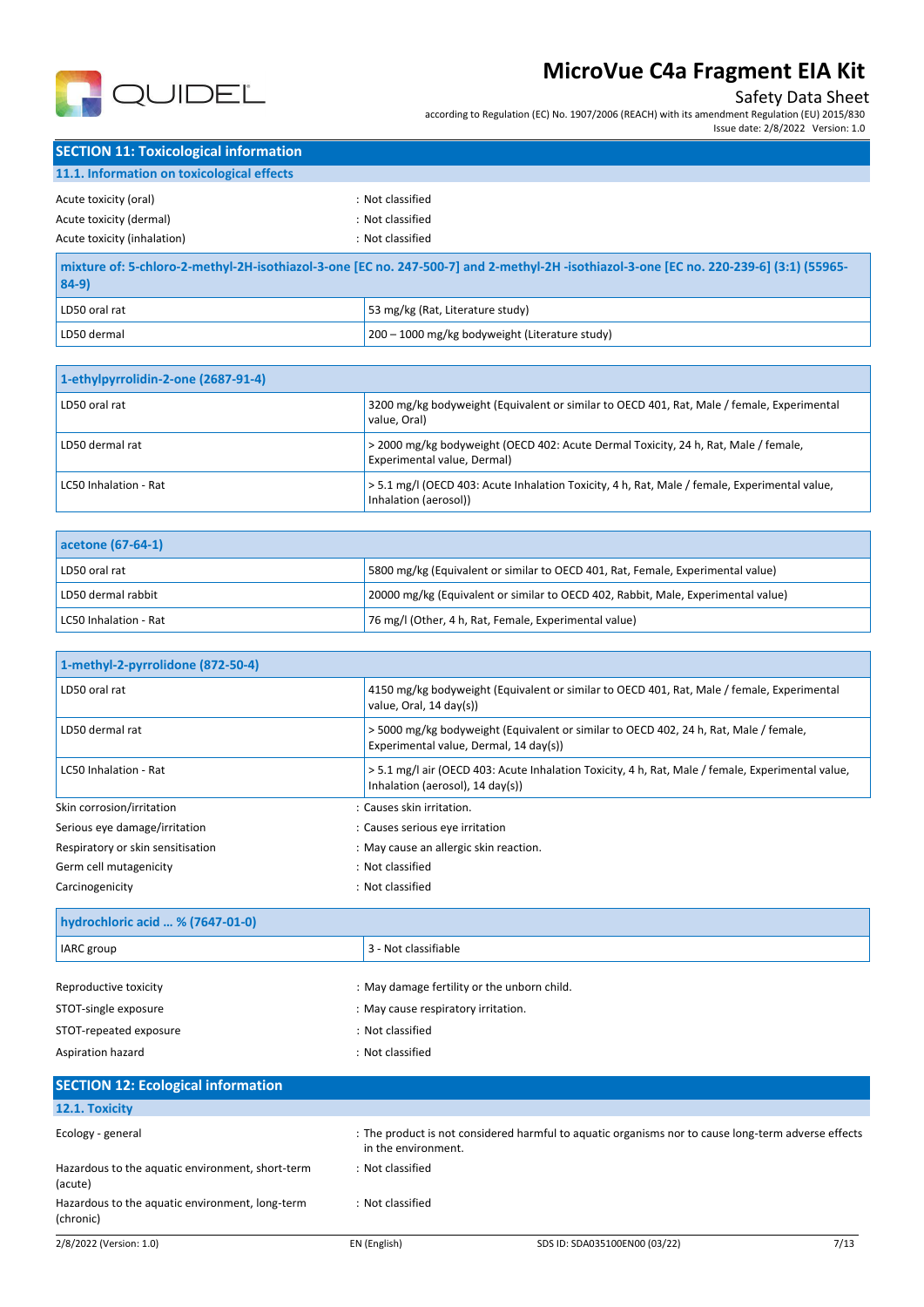

**84-9)**

## **MicroVue C4a Fragment EIA Kit**

#### Safety Data Sheet

according to Regulation (EC) No. 1907/2006 (REACH) with its amendment Regulation (EU) 2015/830 Issue date: 2/8/2022 Version: 1.0

| 84-9)                | mixture of: 5-chloro-2-methyl-2H-isothiazol-3-one [EC no. 247-500-7] and 2-methyl-2H -isothiazol-3-one [EC no. 220-239-6] (3:1) (55965- |
|----------------------|-----------------------------------------------------------------------------------------------------------------------------------------|
| LC50 - Fish [1]      | 0.28 mg/l (96 h, Lepomis macrochirus, Literature)                                                                                       |
| EC50 - Crustacea [1] | 0.16 mg/l (48 h, Daphnia magna, Literature)                                                                                             |

| 1-ethylpyrrolidin-2-one (2687-91-4) |                                                                                                                                                        |
|-------------------------------------|--------------------------------------------------------------------------------------------------------------------------------------------------------|
| LC50 - Fish [1]                     | > 465 mg/l (OECD 203: Fish, Acute Toxicity Test, 96 h, Brachydanio rerio, Static system, Fresh<br>water, Experimental value, Nominal concentration)    |
| EC50 - Crustacea [1]                | > 104 mg/l (OECD 202: Daphnia sp. Acute Immobilisation Test, 48 h, Daphnia magna, Static<br>system, Fresh water, Experimental value, Locomotor effect) |
| EC50 72h - Algae [1]                | > 101 mg/l (OECD 201: Alga, Growth Inhibition Test, Desmodesmus subspicatus, Static system,<br>Fresh water, Experimental value, Growth rate)           |

EC50 72h - Algae [1]  $\vert$  EC50 72h - Algae [1]  $\vert$  0.018 mg/l (Pseudokirchneriella subcapitata, Literature)

| acetone (67-64-1)     |                                                                                                   |
|-----------------------|---------------------------------------------------------------------------------------------------|
| $ $ LC50 - Fish $[1]$ | [5540 mg/l (EU Method C.1, 96 h, Salmo gairdneri, Static system, Fresh water, Experimental value) |
| EC50 96h - Algae [1]  | > 7000 mg/l (Selenastrum capricornutum, Static system, Fresh water, Experimental value)           |

| 1-methyl-2-pyrrolidone (872-50-4) |                                                                                                                   |
|-----------------------------------|-------------------------------------------------------------------------------------------------------------------|
| LC50 - Fish [1]                   | > 500 mg/l (96 h, Oncorhynchus mykiss, Static system, Fresh water, Experimental value)                            |
| EC50 - Crustacea [1]              | 1107 mg/l (EPA 660/3 - 75/009, 96 h, Palaemonetes vulgaris, Static system, Salt water,<br>Experimental value)     |
| EC50 - Crustacea [2]              | > 1000 mg/l (DIN 38412-11, 24 h, Daphnia magna, Static system, Fresh water, Experimental value)                   |
| EC50 72h - Algae [1]              | 600.5 mg/l (DIN 38412-9, Desmodesmus subspicatus, Static system, Fresh water, Experimental<br>value, Growth rate) |

### **12.2. Persistence and degradability**

| mixture of: 5-chloro-2-methyl-2H-isothiazol-3-one [EC no. 247-500-7] and 2-methyl-2H-isothiazol-3-one [EC no. 220-239-6] (3:1) (55965-<br>$84-9$ |                   |
|--------------------------------------------------------------------------------------------------------------------------------------------------|-------------------|
| Biochemical oxygen demand (BOD)                                                                                                                  | Not applicable.   |
| Chemical oxygen demand (COD)                                                                                                                     | Not applicable.   |
| ThOD                                                                                                                                             | Not applicable.   |
| BOD (% of ThOD)                                                                                                                                  | I Not applicable. |

| hydrochloric acid  % (7647-01-0) |                                   |
|----------------------------------|-----------------------------------|
| Persistence and degradability    | Biodegradability: not applicable. |
|                                  |                                   |

| 1-ethylpyrrolidin-2-one (2687-91-4) |                                 |
|-------------------------------------|---------------------------------|
| Persistence and degradability       | Readily biodegradable in water. |

| acetone (67-64-1)               |                                                                                                                     |
|---------------------------------|---------------------------------------------------------------------------------------------------------------------|
| Persistence and degradability   | Biodegradable in the soil. Biodegradable in the soil under anaerobic conditions. Readily<br>biodegradable in water. |
| Biochemical oxygen demand (BOD) | 1.43 g $O2/g$ substance                                                                                             |
| Chemical oxygen demand (COD)    | 1.92 g $O_2$ /g substance                                                                                           |
| ThOD                            | 2.2 g $O_2/g$ substance                                                                                             |
| BOD (% of ThOD)                 | 0.872 (20 day(s), Literature study)                                                                                 |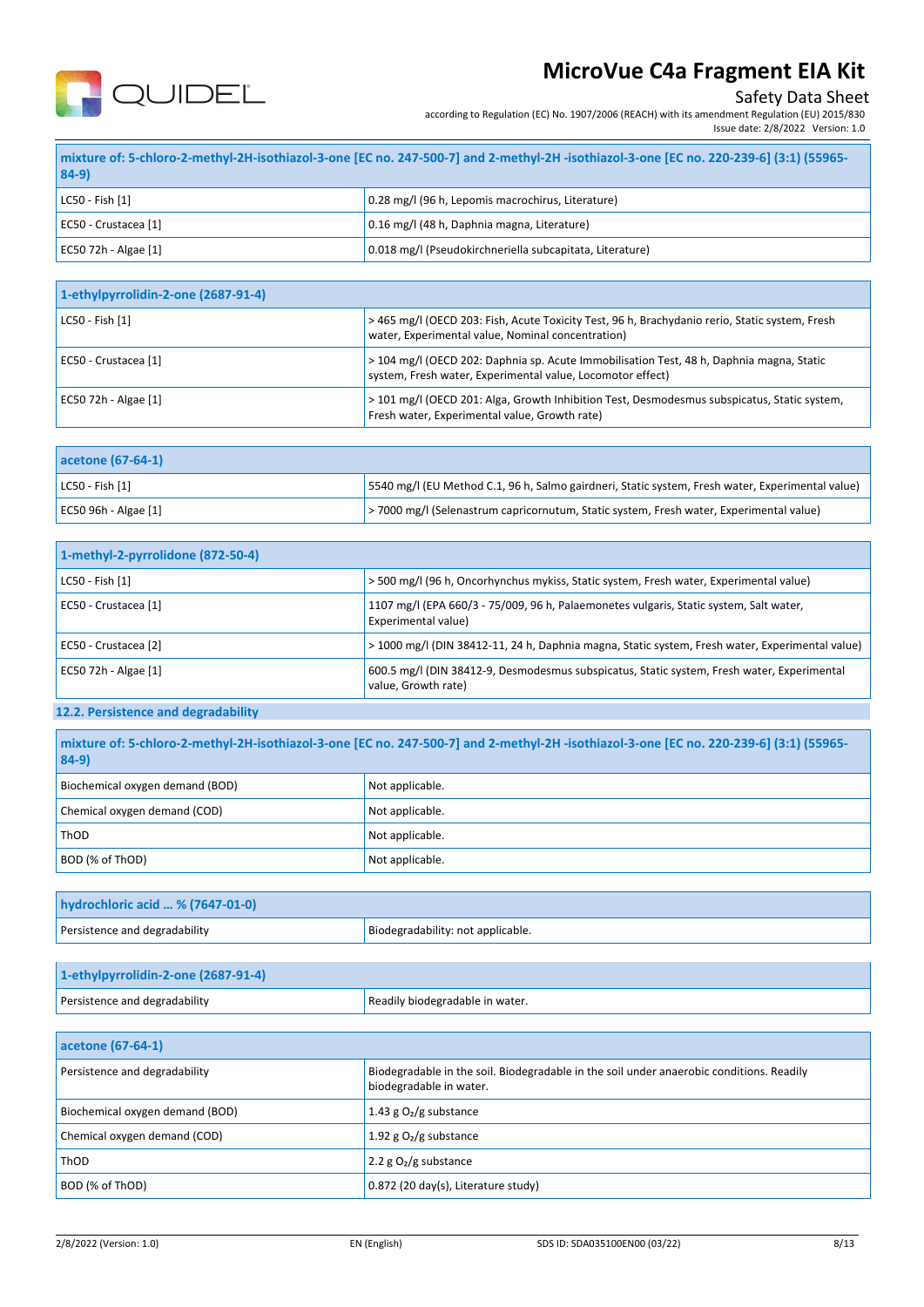

### Safety Data Sheet

according to Regulation (EC) No. 1907/2006 (REACH) with its amendment Regulation (EU) 2015/830

| Issue date: 2/8/2022 Version: 1.0 |  |
|-----------------------------------|--|
|-----------------------------------|--|

| 1-methyl-2-pyrrolidone (872-50-4) |                                                            |
|-----------------------------------|------------------------------------------------------------|
| Persistence and degradability     | Biodegradable in the soil. Readily biodegradable in water. |
| Biochemical oxygen demand (BOD)   | 1.07 g $O2/g$ substance                                    |
| Chemical oxygen demand (COD)      | 1.56 g $O_2/g$ substance                                   |
| ThOD                              | 1.9 g $O2$ /g substance                                    |
| BOD (% of ThOD)                   | 0.56                                                       |
| 12.3. Bioaccumulative potential   |                                                            |

| mixture of: 5-chloro-2-methyl-2H-isothiazol-3-one [EC no. 247-500-7] and 2-methyl-2H-isothiazol-3-one [EC no. 220-239-6] (3:1) (55965-<br>$84-9$ |                  |
|--------------------------------------------------------------------------------------------------------------------------------------------------|------------------|
| Bioaccumulative potential                                                                                                                        | Not established. |

| hydrochloric acid  % (7647-01-0) |                                                |
|----------------------------------|------------------------------------------------|
| Bioaccumulative potential        | Does not contain bioaccumulative component(s). |

| 1-ethylpyrrolidin-2-one (2687-91-4)             |                                                                        |
|-------------------------------------------------|------------------------------------------------------------------------|
| Partition coefficient n-octanol/water (Log Pow) | -0.2 (Experimental value, EU Method A.8: Partition Coefficient, 23 °C) |
| Bioaccumulative potential                       | Not bioaccumulative.                                                   |

| acetone (67-64-1)                               |                              |
|-------------------------------------------------|------------------------------|
| BCF - Fish [1]                                  | 0.69 (Pisces)                |
| BCF - Other aquatic organisms [1]               | 3 (BCFWIN, Calculated value) |
| Partition coefficient n-octanol/water (Log Pow) | $-0.24$ (Test data)          |
| Bioaccumulative potential                       | Not bioaccumulative.         |

| 1-methyl-2-pyrrolidone (872-50-4) |                                                                                                                                        |
|-----------------------------------|----------------------------------------------------------------------------------------------------------------------------------------|
| BCF - Other aquatic organisms [1] | 3 (Calculated value)                                                                                                                   |
| Bioaccumulative potential         | Not bioaccumulative.                                                                                                                   |
| 12.4. Mobility in soil            |                                                                                                                                        |
|                                   | mixture of: 5-chloro-2-methyl-2H-isothiazol-3-one [EC no. 247-500-7] and 2-methyl-2H-isothiazol-3-one [EC no. 220-239-6] (3:1) (55965- |

| $84-9)$        |                                                         |
|----------------|---------------------------------------------------------|
| Ecology - soil | No (test) data on mobility of the components available. |
|                |                                                         |

| hydrochloric acid  % (7647-01-0) |                                                                                                                          |
|----------------------------------|--------------------------------------------------------------------------------------------------------------------------|
| Ecology - soil                   | No (test) data on mobility of the components available. May be harmful to plant growth, blooming<br>and fruit formation. |

| 1-ethylpyrrolidin-2-one (2687-91-4)                           |                                                                          |
|---------------------------------------------------------------|--------------------------------------------------------------------------|
| Surface tension                                               | 0.069 N/m (20 °C, 1 g/l, OECD 115: Surface Tension of Aqueous Solutions) |
| Organic Carbon Normalized Adsorption Coefficient (Log<br>Koc) | 1.6 (log Koc, PCKOCWIN v1.66, Calculated value)                          |
| Ecology - soil                                                | Low potential for adsorption in soil. Highly mobile in soil.             |

| acetone (67-64-1) |                                                        |
|-------------------|--------------------------------------------------------|
| Surface tension   | 0.0237 N/m                                             |
| Ecology - soil    | No (test) data on mobility of the substance available. |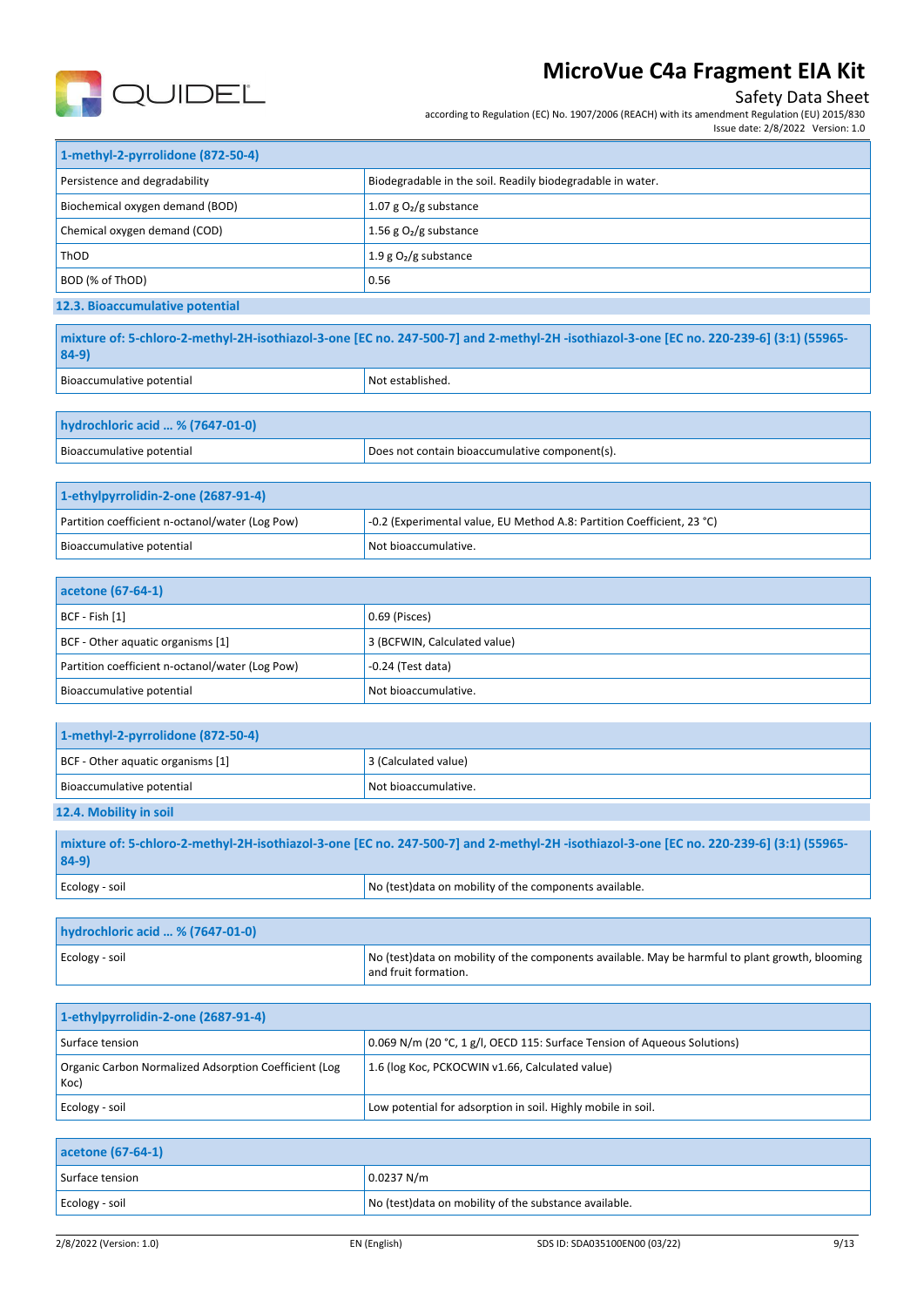

### Safety Data Sheet

according to Regulation (EC) No. 1907/2006 (REACH) with its amendment Regulation (EU) 2015/830

Issue date: 2/8/2022 Version: 1.0

| 1-methyl-2-pyrrolidone (872-50-4)                            |                                  |  |
|--------------------------------------------------------------|----------------------------------|--|
| Surface tension                                              | 0.407 N/m                        |  |
| Organic Carbon Normalized Adsorption Coefficient (Log<br>Koc | 1.32 (log Koc, Calculated value) |  |
| Ecology - soil                                               | Highly mobile in soil.           |  |
| 4.5 P. Brooklyn of BBP and capable accountants.              |                                  |  |

#### **12.5. Results of PBT and vPvB assessment**

| <b>Component</b>                    |                                                                                                                                                                                 |
|-------------------------------------|---------------------------------------------------------------------------------------------------------------------------------------------------------------------------------|
| 1-methyl-2-pyrrolidone (872-50-4)   | This substance/mixture does not meet the PBT criteria of REACH regulation, annex XIII<br>This substance/mixture does not meet the vPvB criteria of REACH regulation, annex XIII |
| acetone (67-64-1)                   | This substance/mixture does not meet the PBT criteria of REACH regulation, annex XIII<br>This substance/mixture does not meet the vPvB criteria of REACH regulation, annex XIII |
| 1-ethylpyrrolidin-2-one (2687-91-4) | This substance/mixture does not meet the PBT criteria of REACH regulation, annex XIII<br>This substance/mixture does not meet the vPvB criteria of REACH regulation, annex XIII |
| hydrochloric acid  % (7647-01-0)    | This substance/mixture does not meet the PBT criteria of REACH regulation, annex XIII<br>This substance/mixture does not meet the vPvB criteria of REACH regulation, annex XIII |
|                                     |                                                                                                                                                                                 |

### **12.6. Other adverse effects**

No additional information available

| <b>SECTION 13: Disposal considerations</b> |                                                                                               |
|--------------------------------------------|-----------------------------------------------------------------------------------------------|
| 13.1. Waste treatment methods              |                                                                                               |
| Regional legislation (waste)               | : Disposal must be done according to official regulations.                                    |
| Waste treatment methods                    | : Dispose of contents/container in accordance with licensed collector's sorting instructions. |
| Sewage disposal recommendations            | : Disposal must be done according to official regulations.                                    |
| Additional information                     | : Flammable vapours may accumulate in the container.                                          |
| Ecology - waste materials                  | : Avoid release to the environment.                                                           |
| <b>SECTION 14: Transport information</b>   |                                                                                               |
| In accordance with ADR / IMDG / IATA / ADN |                                                                                               |
| 14.1. UN number                            |                                                                                               |
| UN-No. (ADR)                               | : Not regulated                                                                               |
| UN-No. (IMDG)                              | : Not regulated                                                                               |
| UN-No. (IATA)                              | : Not regulated                                                                               |
| UN-No. (ADN)                               | : Not regulated                                                                               |
| 14.2. UN proper shipping name              |                                                                                               |
| Proper Shipping Name (ADR)                 | : Not regulated                                                                               |
| Proper Shipping Name (IMDG)                | : Not regulated                                                                               |
| Proper Shipping Name (IATA)                | : Not regulated                                                                               |
| Proper Shipping Name (ADN)                 | : Not regulated                                                                               |
| 14.3. Transport hazard class(es)           |                                                                                               |
| <b>ADR</b>                                 |                                                                                               |
| Transport hazard class(es) (ADR)           | : Not regulated                                                                               |
| <b>IMDG</b>                                |                                                                                               |
| Transport hazard class(es) (IMDG)          | : Not regulated                                                                               |
| <b>IATA</b>                                |                                                                                               |
| Transport hazard class(es) (IATA)          | : Not regulated                                                                               |
| <b>ADN</b>                                 |                                                                                               |
| Transport hazard class(es) (ADN)           | : Not regulated                                                                               |
| 14.4. Packing group                        |                                                                                               |

Packing group (ADR) **in the case of the case of the case of the case of the case of the case of the case of the case of the case of the case of the case of the case of the case of the case of the case of the case of the ca** Packing group (IMDG) **in the case of the contract of the contract of the contract of the contract of the contract of the contract of the contract of the contract of the contract of the contract of the contract of the contr**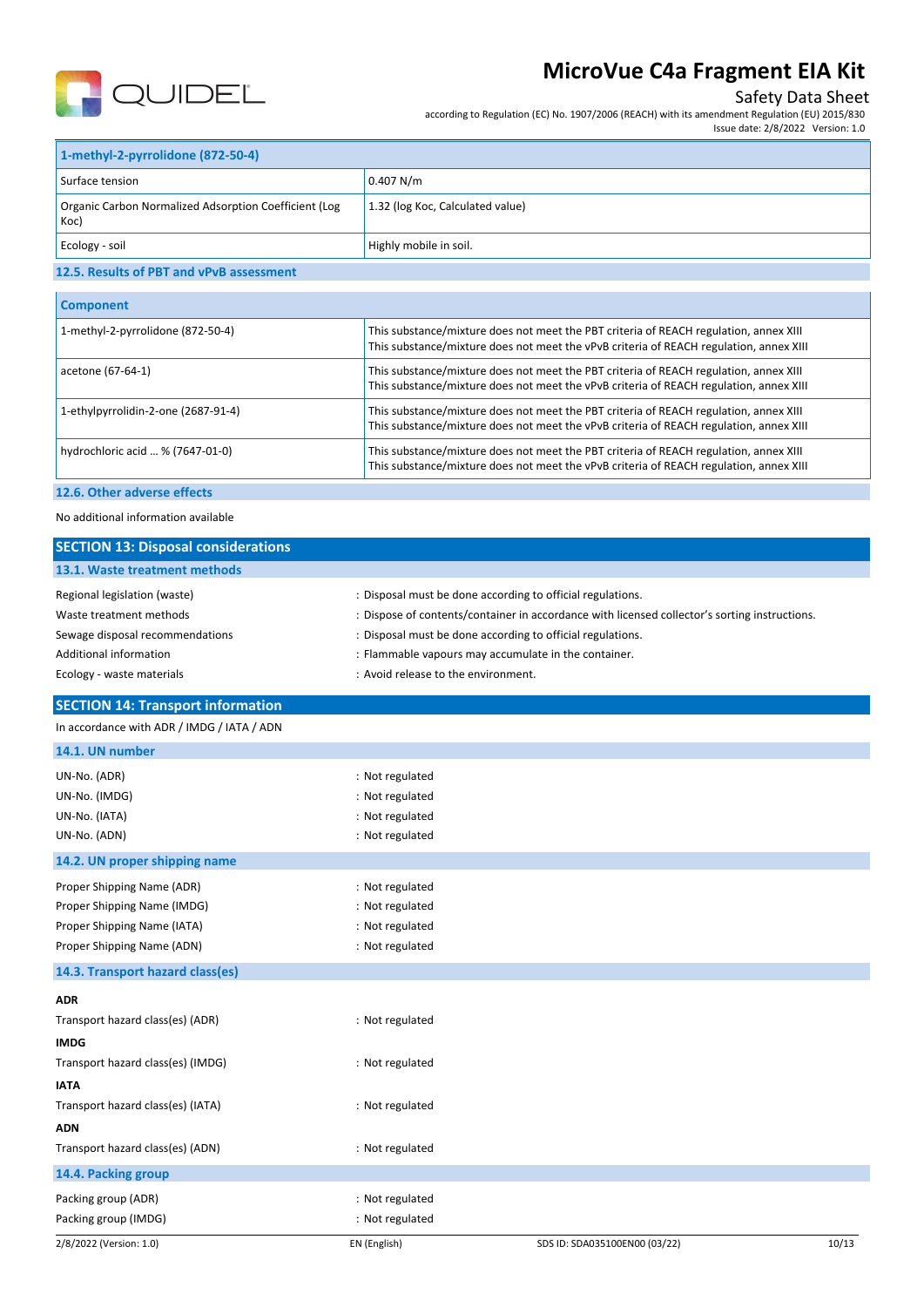

#### Safety Data Sheet

according to Regulation (EC) No. 1907/2006 (REACH) with its amendment Regulation (EU) 2015/830

|                                                               | Issue date: 2/8/2022 Version: 1.0 |
|---------------------------------------------------------------|-----------------------------------|
| Packing group (IATA)<br>: Not regulated                       |                                   |
| Packing group (ADN)<br>: Not regulated                        |                                   |
| <b>14.5. Environmental hazards</b>                            |                                   |
| Dangerous for the environment<br>: No                         |                                   |
| Marine pollutant<br>: No                                      |                                   |
| Other information<br>: No supplementary information available |                                   |

#### **14.6. Special precautions for user**

| <b>Overland transport</b> |  |
|---------------------------|--|
|---------------------------|--|

- Not regulated
- **Transport by sea**

Not regulated

**Air transport** Not regulated

#### **Inland waterway transport**

Not regulated

**14.7. Transport in bulk according to Annex II of Marpol and the IBC Code**

#### Not applicable

### **SECTION 15: Regulatory information**

**15.1. Safety, health and environmental regulations/legislation specific for the substance or mixture**

#### **15.1.1. EU-Regulations**

Contains no REACH substances with Annex XVII restrictions

Contains a substance on the REACH candidate list in concentration ≥ 0.1% or with a lower specific limit: 1-Methyl-2-pyrrolidone (EC 212-828-1, CAS 872-50-4) Contains no REACH Annex XIV substances

#### **15.1.2. National regulations**

| Germany                                              |                                                                                                         |
|------------------------------------------------------|---------------------------------------------------------------------------------------------------------|
| Regulatory reference                                 | : WGK 2, Significantly hazardous to water (Classification according to AwSV, Annex 1)                   |
| <b>Employment restrictions</b>                       | : Observe restrictions according Act on the Protection of Working Mothers (MuSchG)                      |
|                                                      | Observe restrictions according Act on the Protection of Young People in Employment (JArbSchG)           |
| Hazardous Incident Ordinance (12. BImSchV)           | : Is not subject of the 12. BlmSchV (Hazardous Incident Ordinance)                                      |
| <b>Netherlands</b>                                   |                                                                                                         |
| SZW-lijst van kankerverwekkende stoffen              | : None of the components are listed                                                                     |
| SZW-lijst van mutagene stoffen                       | : None of the components are listed                                                                     |
| SZW-lijst van reprotoxische stoffen - Borstvoeding   | : None of the components are listed                                                                     |
| SZW-lijst van reprotoxische stoffen - Vruchtbaarheid | : None of the components are listed                                                                     |
| SZW-lijst van reprotoxische stoffen - Ontwikkeling   | : 1-ethylpyrrolidin-2-one,1-methyl-2-pyrrolidone are listed                                             |
| <b>Denmark</b>                                       |                                                                                                         |
| Danish National Regulations                          | : Young people below the age of 18 years are not allowed to use the product                             |
|                                                      | Pregnant/breastfeeding women working with the product must not be in direct contact with the<br>product |
| Switzerland                                          |                                                                                                         |
| Chemicals Ordinance (SR 813.11)                      | : Group 1                                                                                               |
| 15.2. Chemical safety assessment                     |                                                                                                         |
| No chemical safety assessment has been carried out   |                                                                                                         |

| <b>SECTION 16: Other information</b> |              |                                                                                                 |       |
|--------------------------------------|--------------|-------------------------------------------------------------------------------------------------|-------|
| Indication of changes:               |              |                                                                                                 |       |
| New EU SDS template.                 |              |                                                                                                 |       |
| <b>Abbreviations and acronyms:</b>   |              |                                                                                                 |       |
| <b>ADN</b>                           |              | European Agreement concerning the International Carriage of Dangerous Goods by Inland Waterways |       |
| 2/8/2022 (Version: 1.0)              | EN (English) | SDS ID: SDA035100EN00 (03/22)                                                                   | 11/13 |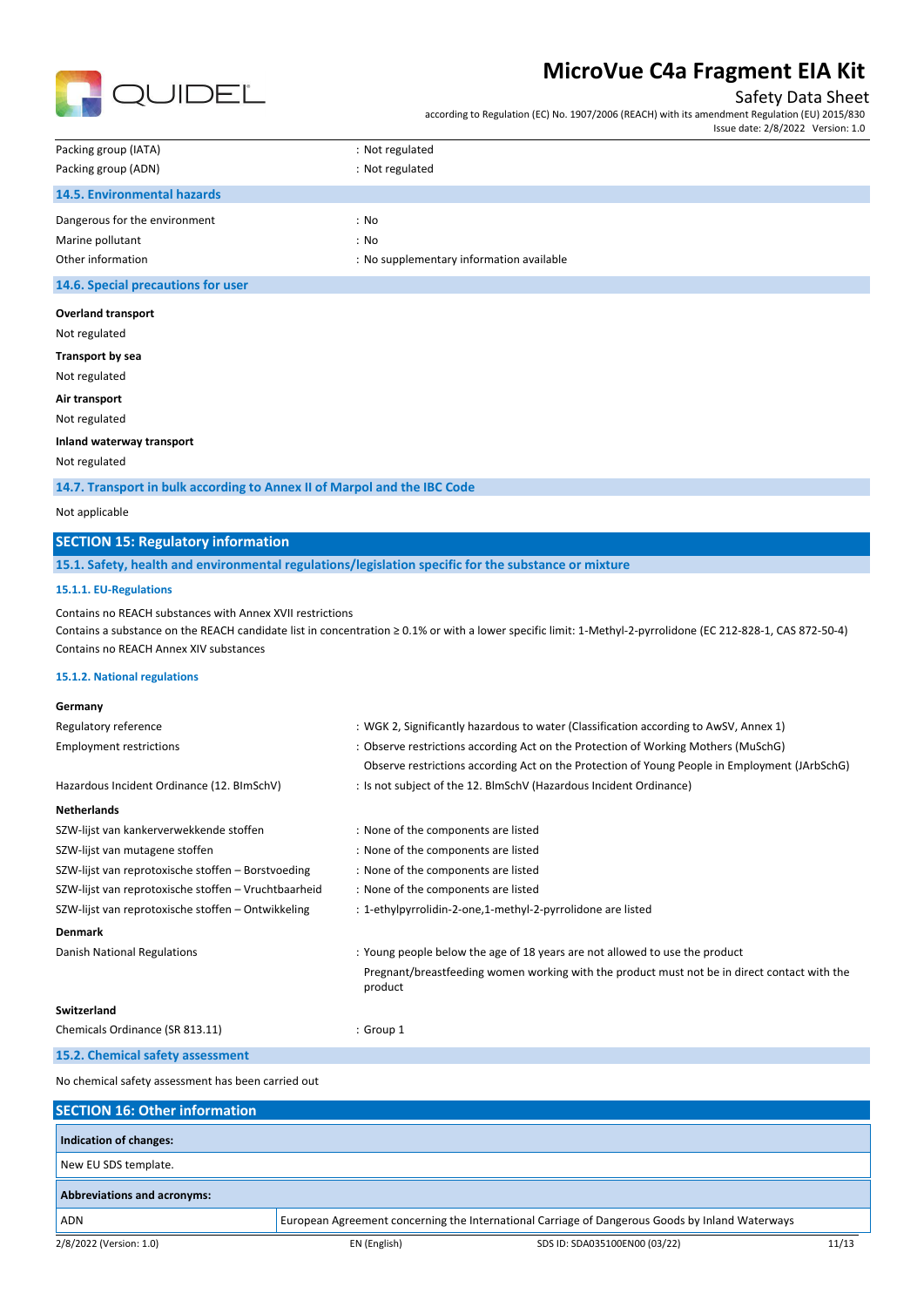

### Safety Data Sheet

according to Regulation (EC) No. 1907/2006 (REACH) with its amendment Regulation (EU) 2015/830

Issue date: 2/8/2022 Version: 1.0

| <b>ADR</b>   | European Agreement concerning the International Carriage of Dangerous Goods by Road               |
|--------------|---------------------------------------------------------------------------------------------------|
| ATE          | <b>Acute Toxicity Estimate</b>                                                                    |
| <b>BLV</b>   | <b>Biological limit value</b>                                                                     |
| CAS No       | Chemical Abstract Service number                                                                  |
| <b>CLP</b>   | Classification Labelling Packaging Regulation; Regulation (EC) No 1272/2008                       |
| <b>DMEL</b>  | <b>Derived Minimal Effect level</b>                                                               |
| <b>DNEL</b>  | Derived-No Effect Level                                                                           |
| <b>EC50</b>  | Median effective concentration                                                                    |
| EC-No.       | European Community number                                                                         |
| EN           | European Standard                                                                                 |
| <b>IATA</b>  | <b>International Air Transport Association</b>                                                    |
| <b>IMDG</b>  | International Maritime Dangerous Goods                                                            |
| <b>LC50</b>  | Median lethal concentration                                                                       |
| LD50         | Median lethal dose                                                                                |
| LOAEL        | Lowest Observed Adverse Effect Level                                                              |
| <b>NOAEC</b> | No-Observed Adverse Effect Concentration                                                          |
| <b>NOAEL</b> | No-Observed Adverse Effect Level                                                                  |
| <b>NOEC</b>  | No-Observed Effect Concentration                                                                  |
| <b>OEL</b>   | Occupational Exposure Limit                                                                       |
| <b>PBT</b>   | <b>Persistent Bioaccumulative Toxic</b>                                                           |
| PNEC         | Predicted No-Effect Concentration                                                                 |
| <b>REACH</b> | Registration, Evaluation, Authorisation and Restriction of Chemicals Regulation (EC) No 1907/2006 |
| <b>RID</b>   | Regulations concerning the International Carriage of Dangerous Goods by Rail                      |
| SDS          | Safety Data Sheet                                                                                 |
| vPvB         | Very Persistent and Very Bioaccumulative                                                          |
| <b>WGK</b>   | <b>Water Hazard Class</b>                                                                         |

Г

Other information : Please review product insert prior to using this product.

| Full text of H- and EUH-statements: |                                                                   |  |
|-------------------------------------|-------------------------------------------------------------------|--|
| Acute Tox. 3 (Dermal)               | Acute toxicity (dermal), Category 3                               |  |
| Acute Tox. 3 (Inhalation)           | Acute toxicity (inhal.), Category 3                               |  |
| Acute Tox. 3 (Oral)                 | Acute toxicity (oral), Category 3                                 |  |
| Aquatic Acute 1                     | Hazardous to the aquatic environment - Acute Hazard, Category 1   |  |
| Aquatic Chronic 1                   | Hazardous to the aquatic environment - Chronic Hazard, Category 1 |  |
| Eye Dam. 1                          | Serious eye damage/eye irritation, Category 1                     |  |
| Eye Irrit. 2                        | Serious eye damage/eye irritation, Category 2                     |  |
| Flam. Liq. 2                        | Flammable liquids, Category 2                                     |  |
| H <sub>225</sub>                    | Highly flammable liquid and vapour.                               |  |
| H <sub>290</sub>                    | May be corrosive to metals.                                       |  |
| H301                                | Toxic if swallowed.                                               |  |
| H311                                | Toxic in contact with skin.                                       |  |
| H314                                | Causes severe skin burns and eye damage.                          |  |
| H315                                | Causes skin irritation.                                           |  |
| H317                                | May cause an allergic skin reaction.                              |  |